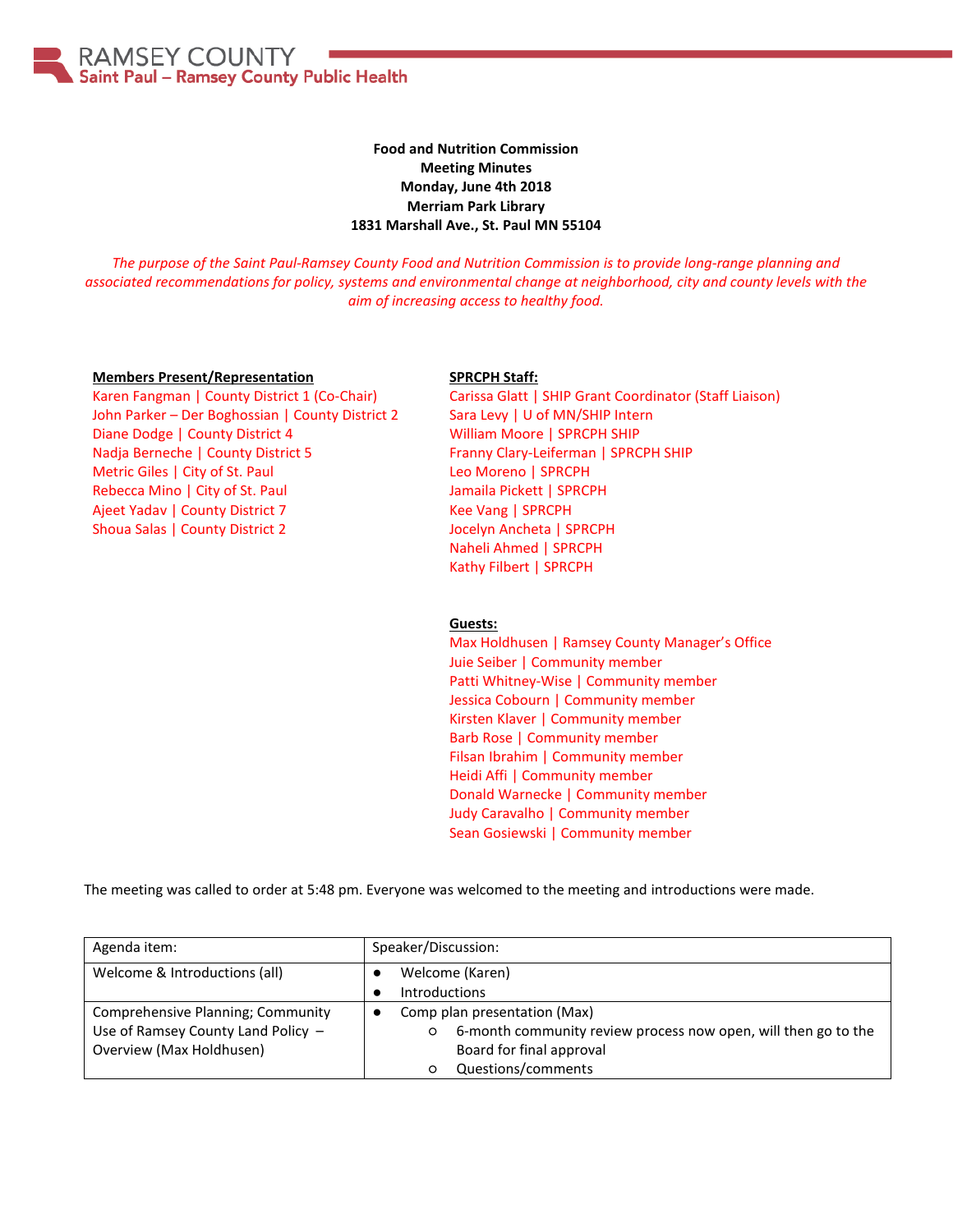| п              | Nadja offered to walk through process for comp plan                     |
|----------------|-------------------------------------------------------------------------|
|                | review and commenting (September? October? Working                      |
|                | session?)                                                               |
| п              | Process of community 'engagement' - not truly engaging                  |
| $\blacksquare$ | Policing as a public health issue?                                      |
|                | Within housing? Transportation? Parks and<br>$\bullet$                  |
|                | trails?                                                                 |
|                | Parks/trails might not be prepared to<br>$\circ$                        |
|                | actually have more users                                                |
|                | Suggestion to go to County's Human<br>O                                 |
|                | Rights committee with this topic                                        |
|                | specifically                                                            |
|                |                                                                         |
|                | Could be brought up in the Foundation section<br>Or resiliency section? |
|                | Food/health concerns probably fit into other sections, in               |
| п              | addition to resiliency                                                  |
|                | How to keep visibility after comp plan has been passed?                 |
| ■              | Could have some sort of dashboard to keep track                         |
|                |                                                                         |
|                | of progress?                                                            |
|                | Land Use policy presentation (Max)                                      |
| O              | What ideas do we have for county land?                                  |
| п              | Edible landscapes                                                       |
| п              | Gardens, pollinators, solar panels, resting green areas                 |
|                | (benches, bushes)                                                       |
| $\blacksquare$ | Outdoor exercise area ('adult jungle gyms')                             |
| п              | Places to store tools, sheds, refrigerator space, kitchen for           |
|                | cooking classes (cultural, holiday) - items to support                  |
|                | community gardens, meeting space<br>Frogtown Farm as a model            |
| п<br>п         | Community circle, orchard                                               |
| $\blacksquare$ | Needs to be accessible - transportation is limiting                     |
| п              | Smaller pockets of green space within Frogtown (outside                 |
|                | of Frogtown Farms itself)                                               |
| п              | Needs to benefit actual residents (Frogtown example, tax                |
|                | breaks benefits for non-residents)                                      |
| ■              | Need to be intentional about which organizations are                    |
|                | participating                                                           |
|                | Need to think about more than just                                      |
|                | organizations, thinking about the residents                             |
|                | (neighborhood leaders) - make sure there are no                         |
|                | barriers that exclude residents                                         |
| ■              | Urban farm                                                              |
| ■              | Composting - build up soil                                              |
|                | Yard waste                                                              |
| ■              | Be careful about invasive species/plants                                |
| ■              | Education - signage (how to plant, how to forage, this is               |
|                | Ramsey county public space and contact so and so to use                 |
|                | it) [with translations]                                                 |
|                | Rain gardens                                                            |
| п              | Urban foraging areas - items that don't need cultivating                |
| ■              | Green space as part of the zoning process - collaborate                 |
|                | with cities                                                             |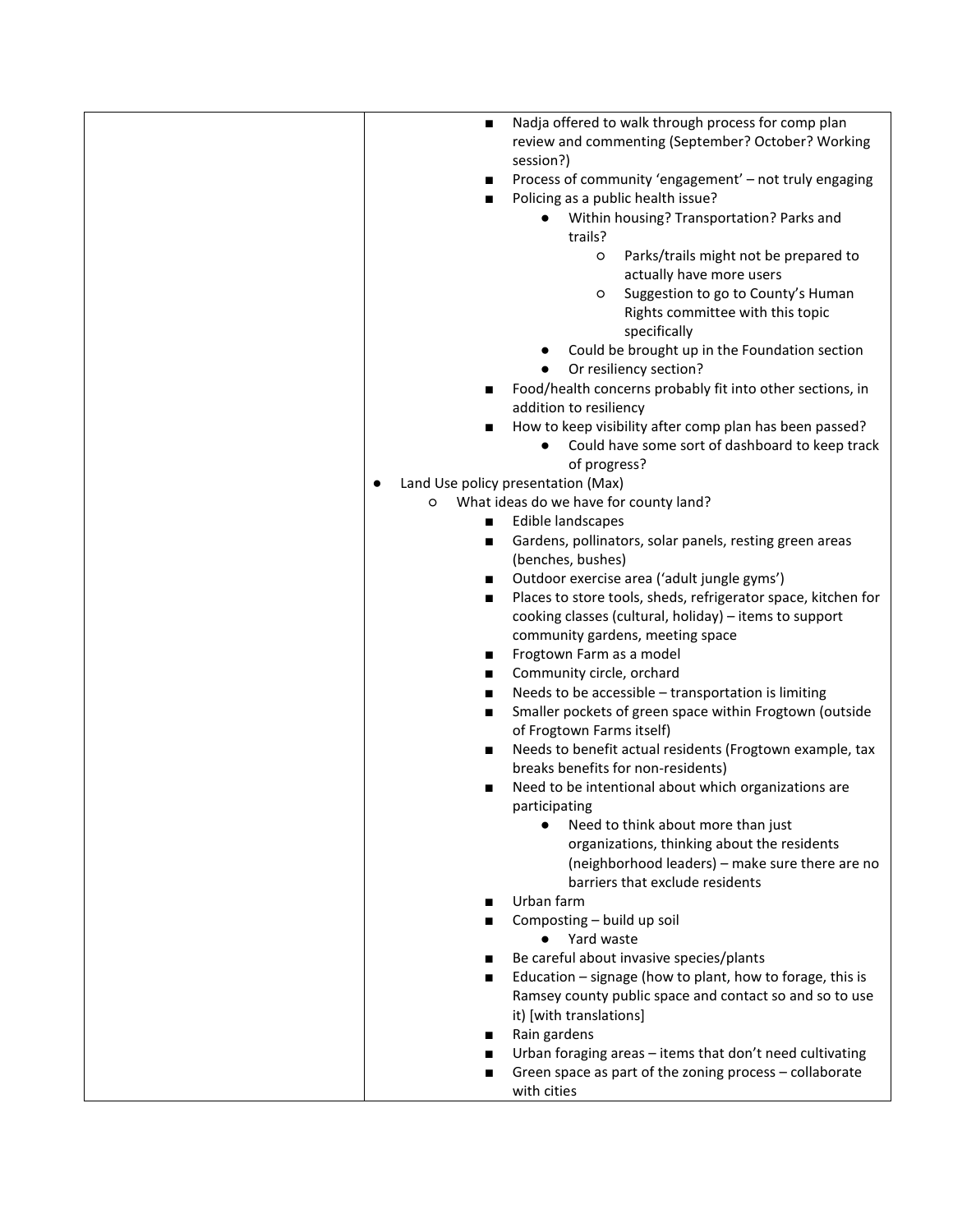| $\blacksquare$ | Request for demographics for each of the land uses -                              |
|----------------|-----------------------------------------------------------------------------------|
|                | parks: cost of maintenance? People profile for users?                             |
|                | Institutional profiles? Investing in golf and hockey areas,                       |
|                | subsidizing. Need to see where the investment is going.                           |
|                | Need for qualitative conversation                                                 |
| п              | In small spaces, jungle gyms, anything that can increase                          |
|                | youth usage - natural space (logs etc)                                            |
|                | Can the public works space be county run?                                         |
| ■              | Accessible space for farmers market                                               |
|                | Vision: resident and community run (rather than                                   |
|                | county run) - keep in mind                                                        |
|                | intentional/unintentional benefits of non-profits                                 |
|                | rather than residents                                                             |
| п              | Land designated for growing $-$ problem in the city $-$ not                       |
|                | permanent, don't have the resources to buy the land/own                           |
|                | the land - new models for ownership or shared                                     |
|                | ownership. And clean-up of the land (remedial work) -                             |
|                | have the county invest in this process (county to help                            |
|                | mitigate environmental dangers)                                                   |
|                | One green space that was designed to be the map of MN -                           |
|                | helps put people in context, in a larger community                                |
| п              | Choose a green space in each neighborhood and do a                                |
|                | scavenger hunt within that space - help us get out into                           |
|                | other communities                                                                 |
| O              | What would you need to make your visions happen?                                  |
| п              | County/city needs to partner (rather than an owner)                               |
| п              | Water access - county facilitation partnership with those                         |
|                | who can help navigate this issue                                                  |
| п              | Need to know who to contact for license or permits for                            |
|                | cook-out, bbq, potluck with neighbors - need to get to                            |
|                | know neighbors in a common space - then get to share,                             |
|                | together, in a non-verbal powerful way                                            |
| $\blacksquare$ | Community help review the applicants - help with power                            |
|                | dynamic between the community and the county - having                             |
|                | it come from within the community (district councils?)                            |
| п              | Funds from the county given to the community for the                              |
|                | community themselves to decide what is needed/plan                                |
|                | Youth engagement (10-20 year olds) - getting youth                                |
|                | involved - music, games, movies, learning from elders -                           |
|                | bridging gap between generations                                                  |
|                | A SAFE space to be outside (policing issues)                                      |
| п              | What is hard about working with the county?                                       |
| O              |                                                                                   |
|                | Need to talk to community members, neighbors                                      |
| $\blacksquare$ | Technology barrier - not everyone wants to access county<br>info via the internet |
|                |                                                                                   |
| ■              | Liability insurance barrier - directly conflicts with                             |
|                | community engagement                                                              |
| $\blacksquare$ | Having everything being only about statistics/surveys                             |
| O              | What would make the process easier?                                               |
| $\blacksquare$ | more contact info than an email address                                           |
| $\blacksquare$ | Need languages other than English                                                 |
| п              | Need to be able to find what land is available, and how to                        |
|                | use it                                                                            |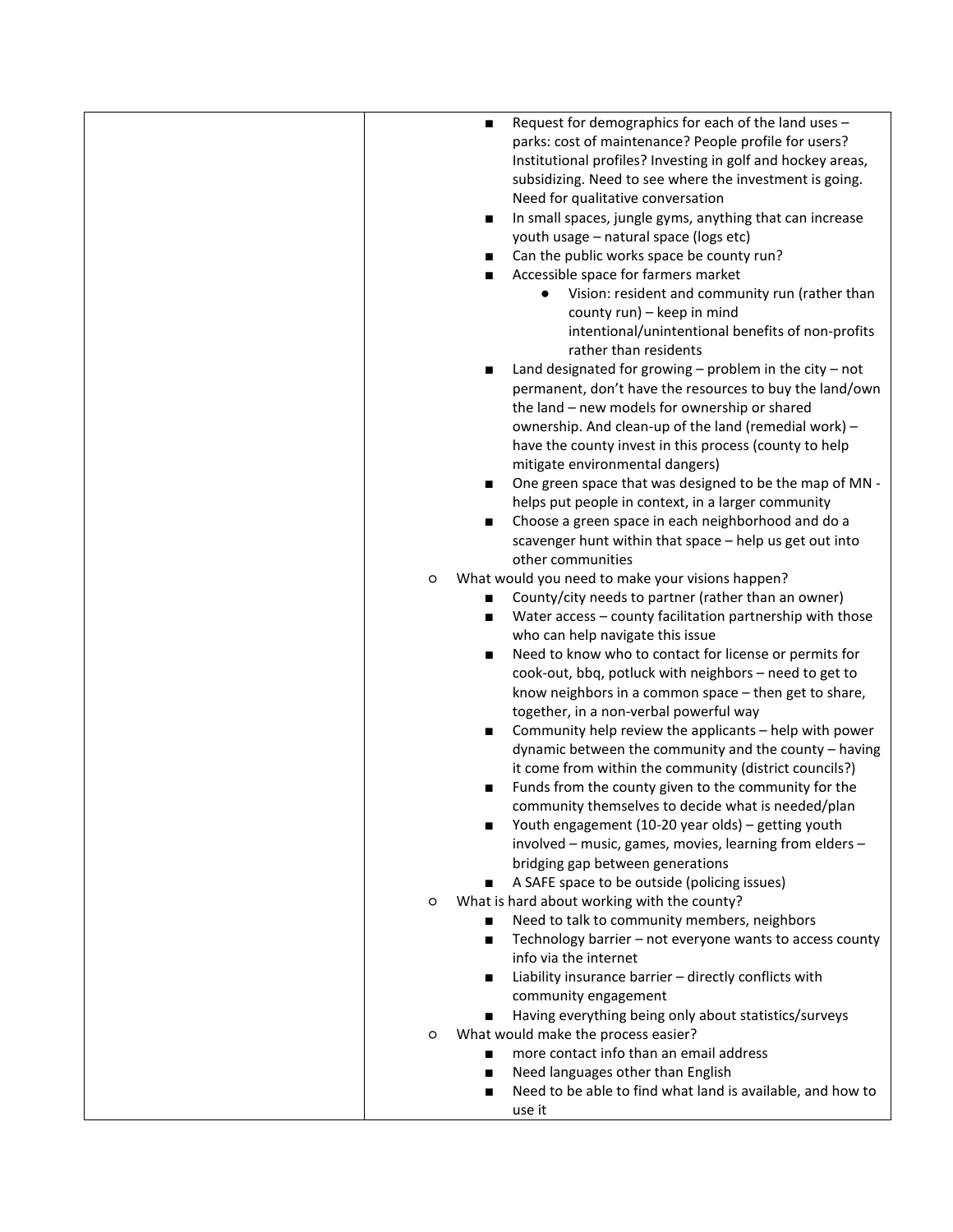|                                    | Need to know how long the land is available for use $-$ it<br>$\blacksquare$<br>takes time to develop green space<br>Permanently designate so it can't be sold<br>Need a long-term commitment to the space - invest<br>п<br>community input, financing, time, ownership<br>Divvy up expensive space<br>Request for Max to come back and report findings (in the<br>fall) - build relationships in the community<br>Technical assistance, to help with ownership barriers -<br>$\blacksquare$<br>support knowledge and skill base for development<br>Max's Contact Info<br>$\circ$<br>Max Holdhusen<br>651-431-8199<br>■<br>Max.holdhusen@co.ramsey.mn.us |
|------------------------------------|----------------------------------------------------------------------------------------------------------------------------------------------------------------------------------------------------------------------------------------------------------------------------------------------------------------------------------------------------------------------------------------------------------------------------------------------------------------------------------------------------------------------------------------------------------------------------------------------------------------------------------------------------------|
| Community Health Assessment -      | Community Health Assessment presentation<br>٠                                                                                                                                                                                                                                                                                                                                                                                                                                                                                                                                                                                                            |
| Overview (Jocelyn Ancheta)         | Questions/comments                                                                                                                                                                                                                                                                                                                                                                                                                                                                                                                                                                                                                                       |
|                                    | Zip code data - sharing that? Breaking down by cities? This data is<br>O                                                                                                                                                                                                                                                                                                                                                                                                                                                                                                                                                                                 |
|                                    | hard to get, would be helpful to share                                                                                                                                                                                                                                                                                                                                                                                                                                                                                                                                                                                                                   |
|                                    | Will keep it as zip codes - will share data with cities in those<br>zip codes - want to bring it back to the communities, make<br>sure got things right, find out if missed anything                                                                                                                                                                                                                                                                                                                                                                                                                                                                     |
|                                    | Does 60% communities of color represent Ramsey County?<br>$\circ$<br>No, deliberately over-sampled for communities of color                                                                                                                                                                                                                                                                                                                                                                                                                                                                                                                              |
|                                    | What is the actual demographic?                                                                                                                                                                                                                                                                                                                                                                                                                                                                                                                                                                                                                          |
|                                    | Why over-sample if the plan is supposed to impact a larger<br>٠<br>area/everybody?                                                                                                                                                                                                                                                                                                                                                                                                                                                                                                                                                                       |
|                                    | Looking at health equity, need to look at the issues<br>$\bullet$<br>that impact communities of color disproportionately -<br>used to look at the equity issue<br>Was easier to get white respondents, wanted to make<br>$\bullet$<br>sure were getting others - needed to make the efforts<br>to go in and get responses from those who may not<br>feel comfortable otherwise                                                                                                                                                                                                                                                                           |
|                                    |                                                                                                                                                                                                                                                                                                                                                                                                                                                                                                                                                                                                                                                          |
| Housekeeping (Carissa)             | Bylaw vote $-$ insufficient member presence to vote (quorum not met) $-$ did<br>$\bullet$<br>not vote                                                                                                                                                                                                                                                                                                                                                                                                                                                                                                                                                    |
|                                    | Co-Chair Vote - insufficient member presence to vote (quorum not met) -                                                                                                                                                                                                                                                                                                                                                                                                                                                                                                                                                                                  |
|                                    | did not vote<br>FNC Member openings and recruitment $-$ did not address                                                                                                                                                                                                                                                                                                                                                                                                                                                                                                                                                                                  |
|                                    | Communications plan adoption - did not address                                                                                                                                                                                                                                                                                                                                                                                                                                                                                                                                                                                                           |
|                                    | FNC group retreat                                                                                                                                                                                                                                                                                                                                                                                                                                                                                                                                                                                                                                        |
|                                    | Will everyone be able to attend? All members in current attendance<br>$\circ$<br>will be able to attend July's meeting - staff will call other members to                                                                                                                                                                                                                                                                                                                                                                                                                                                                                                |
|                                    | ask                                                                                                                                                                                                                                                                                                                                                                                                                                                                                                                                                                                                                                                      |
| Additional Updates & Announcements | Patti Whitney-Wise<br>$\bullet$                                                                                                                                                                                                                                                                                                                                                                                                                                                                                                                                                                                                                          |
| (all)                              | Market Bucks program - \$10.00 matching for SNAP participants<br>O                                                                                                                                                                                                                                                                                                                                                                                                                                                                                                                                                                                       |
|                                    | Donald Warnecke<br>June 15 <sup>th</sup> = Community Peace Celebration, 3-7pm<br>$\circ$                                                                                                                                                                                                                                                                                                                                                                                                                                                                                                                                                                 |
|                                    | 376 Western Ave N, St. Paul 55103<br>O                                                                                                                                                                                                                                                                                                                                                                                                                                                                                                                                                                                                                   |
|                                    | <b>Barb Rose</b>                                                                                                                                                                                                                                                                                                                                                                                                                                                                                                                                                                                                                                         |